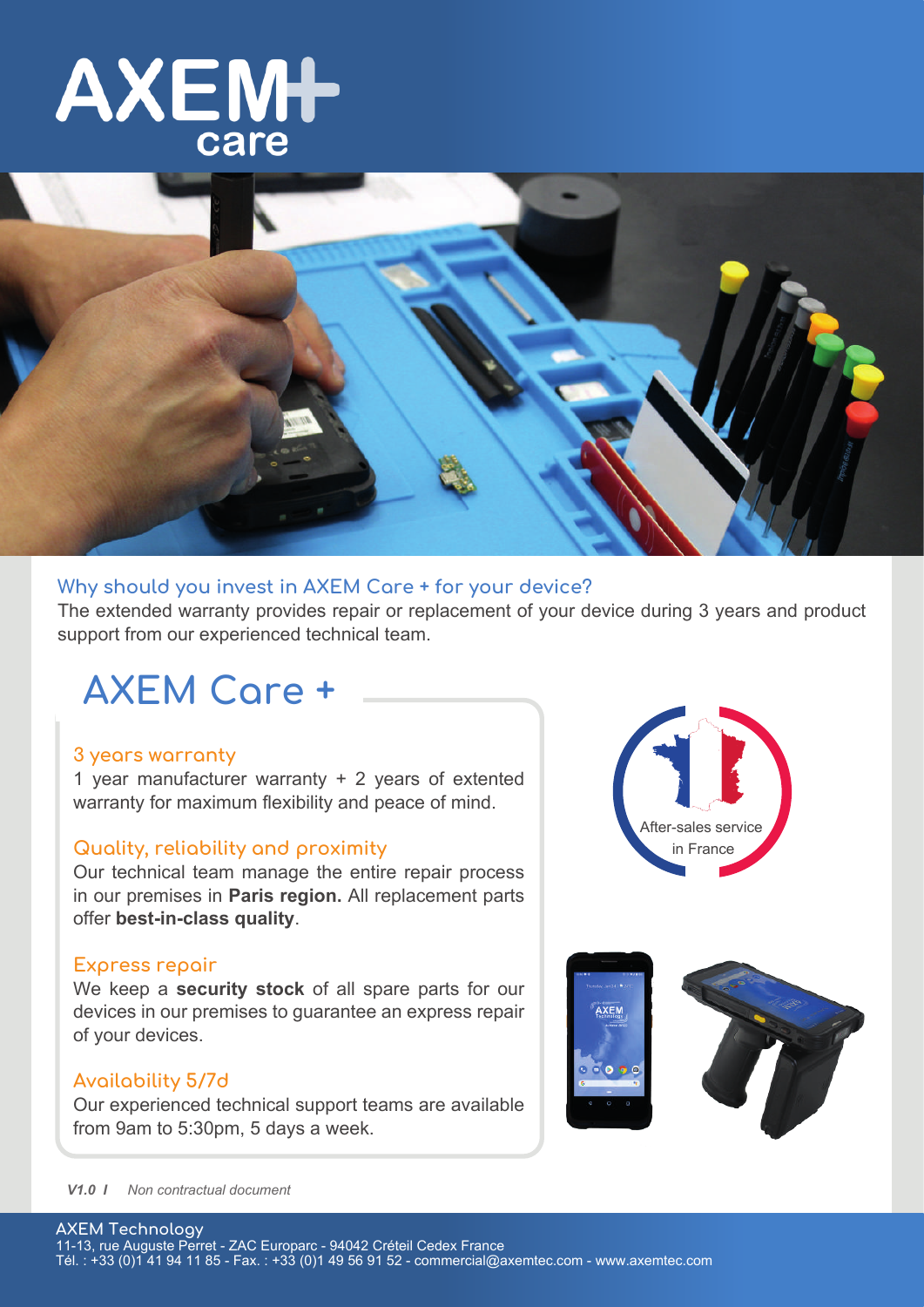

|                                                                       | əlandard<br>warranty* | care*              |
|-----------------------------------------------------------------------|-----------------------|--------------------|
| Duration of warranty                                                  | 1 year                | 3 years            |
| <b>Battery warranty</b>                                               | 6 months              | 6 months           |
| Discount on repairs due to a failure not covered by<br>the warranty   | $0\%$                 | 25%                |
| Creation of a ticket                                                  | Online                | Online             |
| Diagnostic fee if product out of warranty <sup>3</sup>                | 50€                   | Included           |
| Maximum lead time for quotation (excluding<br>warranty) $1$           | $5 \text{ days}^1$    | $3 \text{ days}^1$ |
| Reset to customer specific configuration                              | On quotation          | Included $2$       |
| Maximum leadtime for repair                                           | $25 \text{ days}^1$   | $5 \text{ days}^1$ |
| Access to the follow-up and history of tickets<br>(desktop or mobile) |                       |                    |
| Hidden defect warranty                                                |                       |                    |
| Shipment costs after repair                                           | Included EU           | <b>Included EU</b> |
| Access to the FAQ                                                     |                       |                    |

# **Standard**

**AYEML** 

1: Leadtimes in working days, upon receipt of the material in our premises.

2: Customer needs to provide AXEM Technology with the necessary tools and training. AXEM Technology is not responsible for the proper functioning of the client software.

3: Clients' damages or misuse of products.

\*: Warranty only valid if the original manufacturer's tempered glass protection is present.



*V1.0 I Non contractual document*